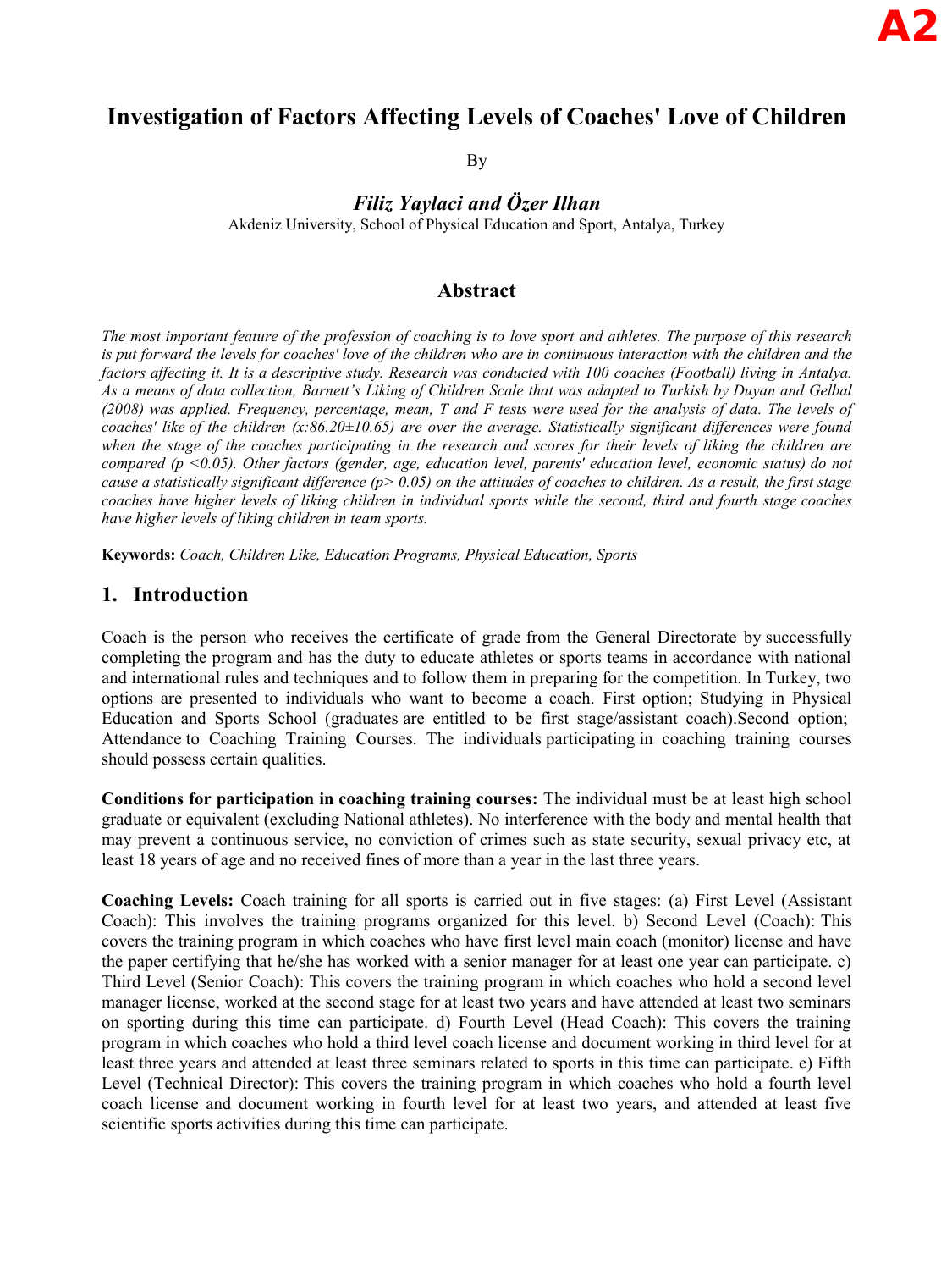In coaching courses, training programs prepared by the General Directorate are implemented. Training Programs consist of classes implemented in basic and specialized training programs.

**Coaching courses training programs:** Programs are divided into Basic education programs and special education programs. a) Basic education programs have Anatomy, Physiology, Practice Information, Nutrition, Sociology, Psychology, Teaching Methods, Techniques Tactics Teaching, Learning Skills, Psychomotor Development, Psychological Help Skills, Measurement and Evaluation, Mental Training, Talent courses. b) Special education programs have 'top-level "training planning and programming, custom fitness, senior technical-tactical, and final project courses.

**Coaching course duration:** 94 hours in the first level, 130 hours the second level, 125 hours in the third level, 157 (Compulsory) +80 (Optional) hours in the fourth level, 95 (Compulsory) +80 (Optional) hours of training time in the fifth level is determined (A.E.Y.2002) Where necessary course hours and / or duration of the course may be extended by the addition of various courses, course names can be changed or removed.

**Coach number in Turkey:** According to 1999 data, 13,976 coaches of 37 sports branches serve in Turkey. There are 6899 coaches in 2001 (Kola, 2001) and according to 2007 data from TUIK coach number is 75984 in 24 sport branches (TUIK, 2007).When compared by the number of athletes in our country according to 1999 data, there is a coach for a total of each nine players (Karahuseyinoglu et al, 2005) and according to 2007 data, approximately a coach for three athletes.

**Coach's Duties:** The most important task of coaches is to steer athletes' physiological and psychological capacity to achieve the highest efficiency in sports and to train athletes in the best way by applying capacity developer's techniques. Considering the specifications required of the profession of coaching an athlete-centered approach can be seen.

Bratton (1978) surveyed 397 school and community sports coaches. Perhaps not surprisingly they identified more child-centred motives: "I love the sport", "to help develop the character of youngsters" and "a challenge to help others improve". The hockey and football coaches were community coaches and rated "my children play" as much more important than did teachers. Gray and Cornish (1986) had similar findings with largely untrained voluntary leaders. Factors influencing the motivations of sports coaches;enjoyment gained from coaching, involvement of own children, career progression, social status achieved from coaching, financial reward, career opportunities and occupational relevance(Lyle, Allison,Taylor,1997).

**Coaches and Love of Children:** According to the definition of profession (ISKUR) Coaches first should like" sports and athletes". In order to be successful, they should be skilled in a particular field of sport. People working in this field serve as an "educator" in a sense. Individuals who love people, can communicate quickly, are capable of transmitting their ideas easily, make it a rule to comply with the principles, is consistent, compatible, reliable, authoritative and have the features to manage a group can be successful and happy in this profession. Sports is a very important mass education tool in society. The location and development of sport in society, traditional sports, games, sports that contribute to the development of the athletes and the Olympics are one of the basic elements of this cultural heritage. Therefore, cultural background and values, active and healthy living, have an important place in the area of learning (M.E.M.,2006). Physical education and sports classes in schools are considered as courses in which children are able to express themselves and show their skills. It occurs that coaches undertook to teach children sports at school and outside of school. With the approach of Comenius (1592-1670), not only the teacher but also the subject and the students are well taken care of in teaching with the principle of "to teach everything to everyone" (Ergun &Ozdas , 1997). Downing, Ryndak, and Clark (2000) emphasize features such as first of all love of children, being able to interact with kids, being , patient, caring kind and flexible in order to be an educator (Duyan&Gelbal, 2008).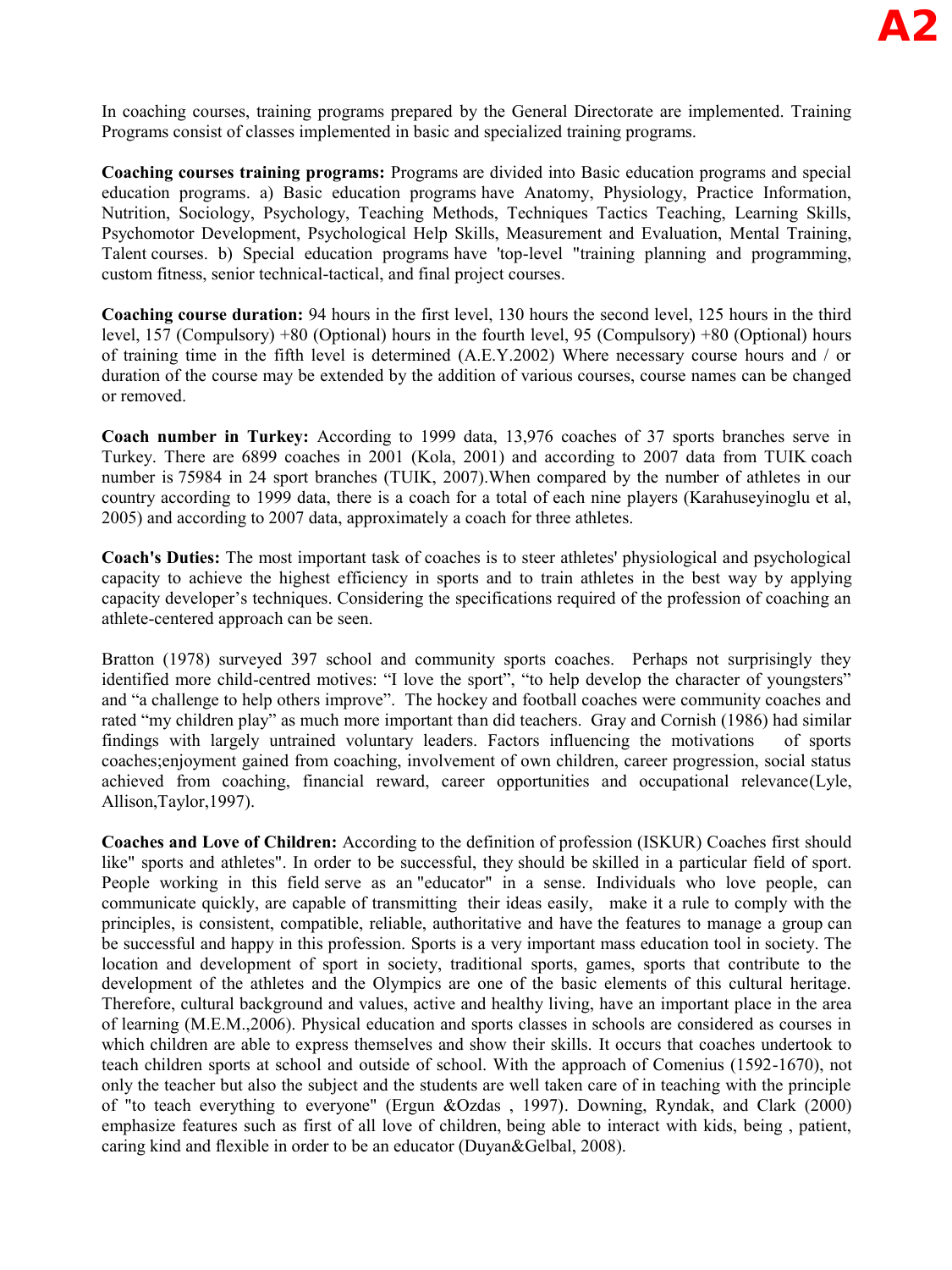Coaches should be knowledgeable on the child and the child's family; family behavior towards their children, the way they show love to their children and their care about their sport (Smith, 2011). Barnett and Sinsini (1990) have been trying to determine whether individuals are showing a positive attitude towards the children or not. They have demonstrated that individual differences (the individual's gender, being with child rearing and child behavior) and a variety of variables are effective in attitudes towards children (Barnett&Sinsini,1990).Seifert (1985) proposes for the staffing of schools that the search of nature of loving children in the person who made the application (Rauch, 2005). No other study on this subject has been found in the literature conducted on coaches.

The purpose of this research is to investigate levels of coaches' love of children and the factors affecting them.

# **2. Method**

It is a descriptive study. The study sample consists of coaches living in Antalya. In 2011, there are a total number of 79 coaches in Antalya Province (GSM, 2011). In Antalya Provincial Directorate of Youth Services and Sports, there are 36 people of the second level, 8 people of the third level, 6 people of the fourth level and one person of the fifth level as a full-time coach in 2014.The number of coaches with first level certification is greater.100 coaches working in different levels have been reached with random sampling.The study uses Barnett's Liking of Children Scale, a 14item, 7point Likerttype scaledesigned to assess the extent to which individuals have a favorable attitude towards children.The Turkish adaptation was made by Duyan and Gelbal (2008).Scale consists of fourteen articles in order to determine the status of individuals' love of children.The scores obtained from the scale ranged from 14 to 98. High scores received from the scale means that a higher level of coaches' love of children; a low score means low level of love of children. The arithmetic average of the scores obtained from the scale according to the specifications of the coaches' love of children were compared. "t" test was used when the category number of the independent variable is two; and "F" test was used when the category number is larger than two.

# **3. Results**

| Table 1: Comparison of the coaches' scores obtained from the scale of the gender |  |  |
|----------------------------------------------------------------------------------|--|--|
|----------------------------------------------------------------------------------|--|--|

|        |        | c             | $\frac{6}{9}$ | X     | SS    |      |      |
|--------|--------|---------------|---------------|-------|-------|------|------|
| Gender | Male   | 33            | 33,0          | 87,61 | 13,92 |      |      |
|        | Female | ∼−<br>67      | 67.0          | 85,51 | 8,65  | .925 | ,357 |
|        | Total  | $100^{\circ}$ | 0.001         | 86,20 | 10.65 |      |      |

According to Table 1, the average of the scores of the coaches obtained from the scale is  $86.20 \pm 10.65$ and minimum 18 and the maximum 98 points. It is observed that scale scores of female coaches who participated in the study (x:87.61±13.92) are slightly higher than men (x:85.51±8.65) (p> 0.05).

|  | Table 2: The comparison of the coaches' scores obtained from the scale according to the age group. |
|--|----------------------------------------------------------------------------------------------------|
|--|----------------------------------------------------------------------------------------------------|

|                      |           |          | $\frac{6}{9}$ | X                     | SS   |       |     |
|----------------------|-----------|----------|---------------|-----------------------|------|-------|-----|
| Age groups $25 \leq$ |           | ເາ       |               | O <sub>7</sub><br>.33 | ',65 | 1,507 | 083 |
|                      | 26-27     | າາ<br>د، |               | 87<br>26              | .75  |       |     |
|                      | 28-29     | 10       | 1 V.V         | 70                    |      |       |     |
|                      | $30 \geq$ | 15       |               | 82,33                 | Q    |       |     |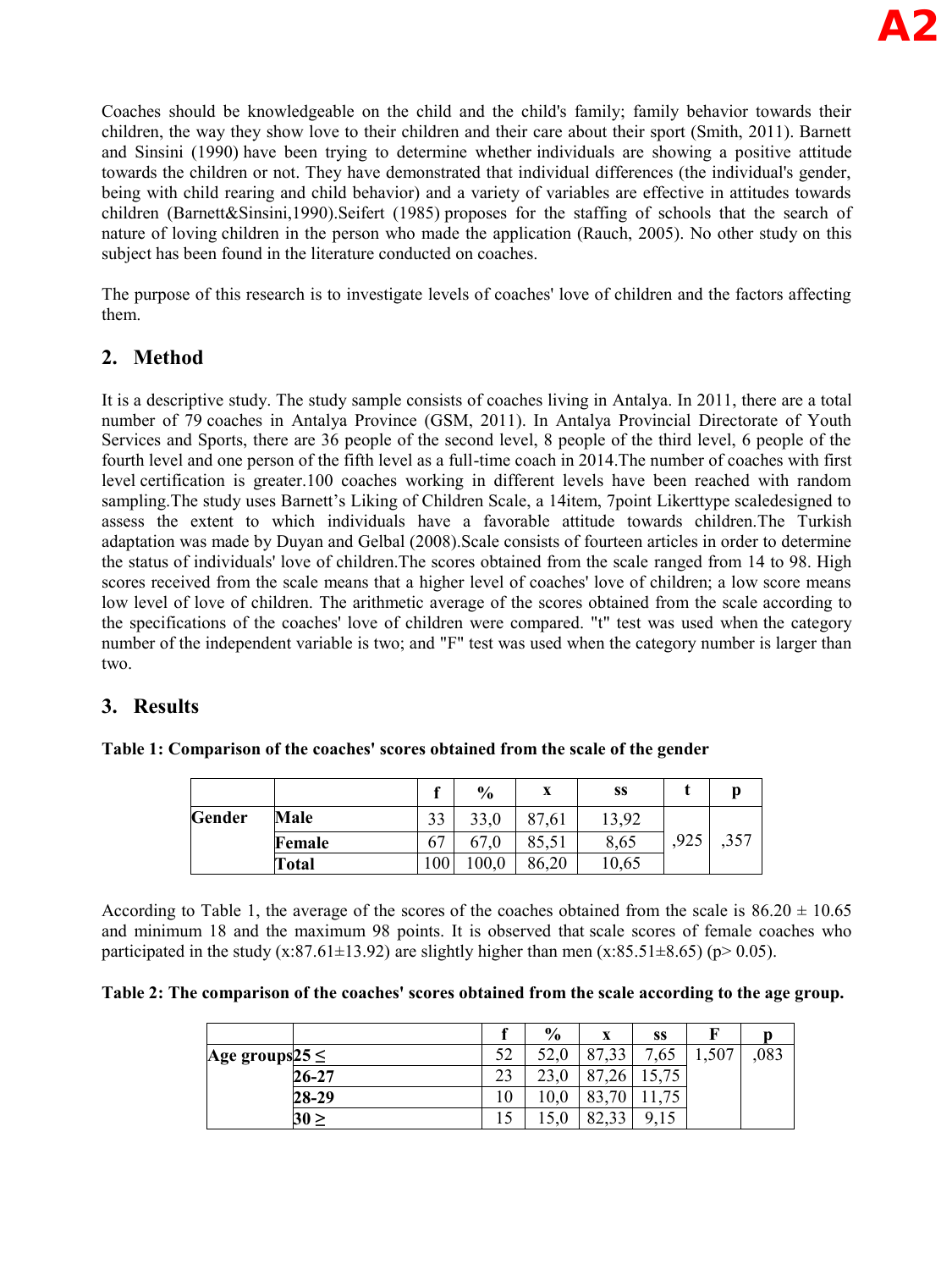According to Table 2, the scale scores of coaches who participated in the study are dropped ( $p$   $> 0.05$ ), depending on age; under 25 years of age (x: 87.33  $\pm$  7.65), 26-27 age group (x: 87.26  $\pm$  15.75), 28-29 age group (x:  $83.70 \pm 11.75$ ), and 30 years and older (x:  $82.33 \pm 9.15$ ).

|  |  |  |  |  | Table 3: The comparison of the coaches' scores obtained from the scale according to training |
|--|--|--|--|--|----------------------------------------------------------------------------------------------|
|  |  |  |  |  |                                                                                              |

|                  |             |    | $\frac{0}{0}$ | X | SS                     |        |
|------------------|-------------|----|---------------|---|------------------------|--------|
| <b>Education</b> | high school |    | 4.0           |   | 85,75   10,966   0.086 | 10.932 |
| level            | university  | 96 | 96,0          |   | 86,22 10,703           |        |

According to Table 3, 4% of surveyed coaches are high school and 96% are university graduates. When the average of the scale scores of the coaches participating in the study according to the education level are examined; it shows an increase ( $p$  > 0.05) from high school graduates (x:  $85.75 \pm 10.96$ ) towards university graduates (x:  $86.22 \pm 10.70$ ).

#### **Table 4: The comparison of the coaches' scores obtained from the scale according to their father's education level**

|           |                |    | $\frac{6}{9}$ | X     | SS      |      |     |
|-----------|----------------|----|---------------|-------|---------|------|-----|
| father's  | lliterate      |    |               | 89.00 | $0.0\,$ | ,283 | 198 |
| education | primary school | 16 | 16.0          | 86,69 | 8.95    |      |     |
| level     | middle school  | 38 | 38.0          | 88.79 | 6.39    |      |     |
|           | high school    | 38 | 38,0          | 85.00 |         |      |     |
|           | university     |    | 7.0           |       |         |      |     |

According to Table 4, the average of the scores obtained from the scale decrease ( $p$  $> 0.05$ ) when the father's educational status increases through literacy (x:  $89 \pm 0.0$ ), primary (x:  $86.69 \pm 8.95$ ), middle (x: 88.79  $\pm$  6.39), high school (x: 85.00  $\pm$  13.71) and university right (x: 77.14  $\pm$  10.55).

#### **Table 5: The comparison of the coaches' scores obtained from the scale according to their mother's education level**

|                 |                |    | $\frac{6}{9}$ | X          | SS          | F                |      |
|-----------------|----------------|----|---------------|------------|-------------|------------------|------|
| mothers's       | literate       | 4  | 4,0           |            |             | 85,75 8,65 1,187 | ,276 |
| education level | primary school | 17 | 17,0          | 86,29      | 8,22        |                  |      |
|                 | middle school  | 41 | 41,0          | 88,54 7,96 |             |                  |      |
|                 | high school    | 31 | 31,0          | 87,58      | 6,50        |                  |      |
|                 | university     |    | 7,0           |            | 66,43 22,77 |                  |      |

According to Table 5, the average of the scores obtained from the scale vary ( $p$  > 0.05) when the mother's educational status increases through literacy (x: 85.75  $\pm$  8.65), primary (x: 86.29  $\pm$  8.22), middle (x: 88.54  $\pm$  7.96), high school (x: 87.58  $\pm$  6.50) and university right (x: 66.43  $\pm$  22.77).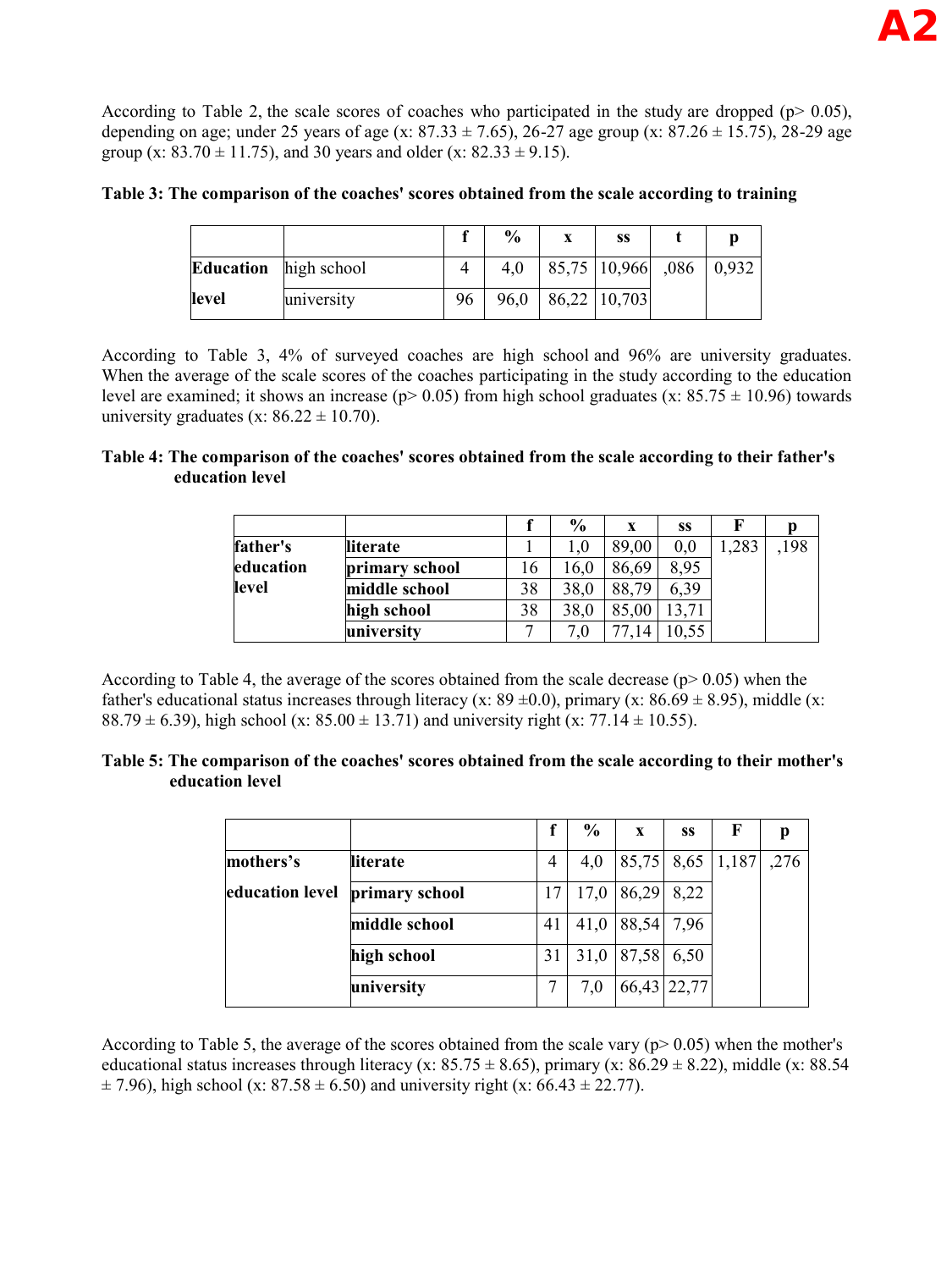#### **Table 6: The comparison of the coaches' scores obtained from the scale according to their economic situation.**

|           |           |              | $\frac{0}{0}$ | X     | SS                | F | р    |
|-----------|-----------|--------------|---------------|-------|-------------------|---|------|
| economic  | very bad  |              | 2,0           |       | 50,00 45,25 1,574 |   | ,063 |
| stiuation | bad       |              | 3,0           |       | 85,00 13,74       |   |      |
|           | middle    | 44           | 44.0          | 88,98 | 6,58              |   |      |
|           | good      | 43           | 43,0          | 85,98 | 8,35              |   |      |
|           | very good | $\circ$<br>ð | 8,0           | 81,63 | 11,28             |   |      |

According to Table 6, scale scores drop ( $p > 0.05$ ) when the economic situation of the coaches ranges from middle level (x:  $88.98 \pm 6.58$ ) to very good (x:  $81.63 \pm 11.28$ ).

#### **Table 7: The comparison of the coaches' scores obtained from the scale according to their interest in sports.**

|            |            |     | $\frac{6}{9}$ | $\mathbf{v}$<br>Д | SS          |      | p   |
|------------|------------|-----|---------------|-------------------|-------------|------|-----|
| sport type | individual | 48  | 48,0          |                   | 85,83 12,53 | ,329 | 743 |
|            | team       | - ^ | 52,0          | 86,54             | 8,68        |      |     |

According to Table 7, scores from the scale is slightly lower  $(p>0.05)$  in coaches interested in individual sports (x:  $85.83 \pm 12.53$ ) compared to coaches dealing with team sports (x:  $86.54 \pm 8.68$ ).

### **Table 8: The comparison of the scale score based on the coaches' level.**

|                |         |      | $\frac{0}{0}$ | X                     | SS   | F |      |
|----------------|---------|------|---------------|-----------------------|------|---|------|
| coaches' level | 1.level | 56 I |               | 56,0 87,75 8,12 1,821 |      |   | .022 |
|                | 2.level | 34   | 34,0          | 83,59 14,35           |      |   |      |
|                | 3.level | Q    | 9.0           | 87,56                 | 6,36 |   |      |
|                | 4.level |      |               | 6,00                  |      |   |      |

According to Table 8, the scale scores are higher (Table 8) in the first level coach (x:  $87.75 \pm 8.12$ ) compared to the fourth level coach (x:  $76.00 \pm 0.0$ ). When comparing the document of the coaches participating in the research and scores taken from the scale, differences were statistically significant (p  $(0.05)$ . Again, the first level (n = 56, x: 87.75  $\pm$  8.12) and 2,3,4. description (n = 44, x: 84.23  $\pm$  13.03) compared taken together, including (t: 1.655 p = 0.101) were not statistically significant differences (p> 0.05).

### **Table 9: The comparison of the scores of coaches obtained from the scale according to the type of sport and range.**

|                    |             |     |               | levels of children love |               |    |               |    | Total |
|--------------------|-------------|-----|---------------|-------------------------|---------------|----|---------------|----|-------|
| Sport type/level   |             | low |               | good                    |               |    | high          |    |       |
|                    |             |     | $\frac{0}{0}$ |                         | $\frac{6}{9}$ |    | $\frac{0}{0}$ |    | $\%$  |
| individual 1.level |             | 0   | 0.0           |                         | 20.0          | 20 | 80,0          | 25 | 100,0 |
|                    | 2,3,4.level |     | 4,3           | 9                       | 39,1          | 13 | 56,5          | 23 | 100,0 |
| team               | l.level     |     | -             |                         | 22,6          | 24 | 77.4          | 31 | 0.00  |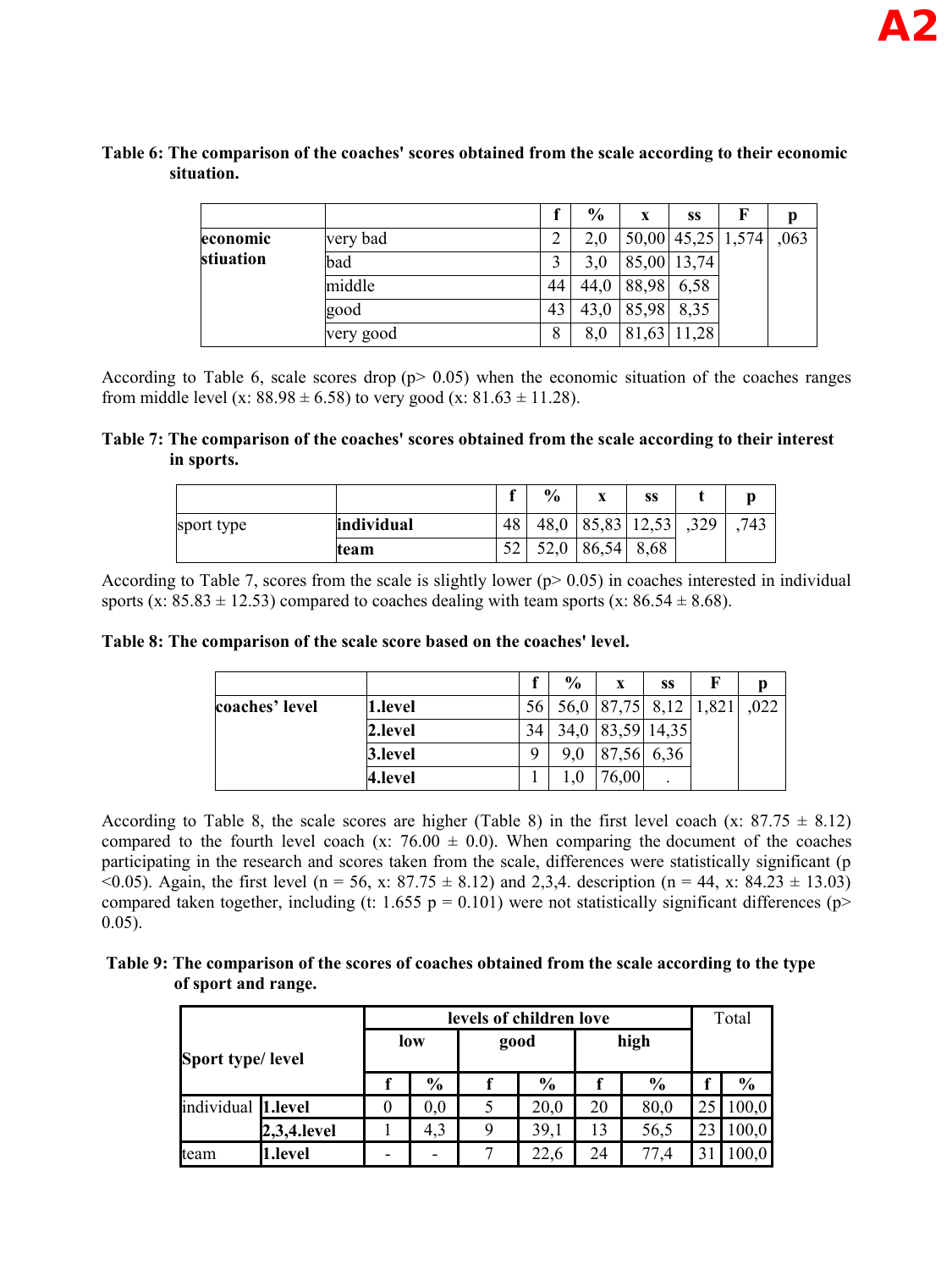| ю<br>evel<br>2,9,4.IC | ۰<br>- - - - - | $\sim$ | 66. | - - | $\sim$<br>100.0 | - - | λC<br>л.<br>◡<br>ິ |
|-----------------------|----------------|--------|-----|-----|-----------------|-----|--------------------|

According to Table 9, 1. level coaches were found to have higher levels of children love in individual (80%) as well as in team sports (77.4%).2,3,4 Level Coaches involved in team sports (66.7%) reached higher children love. compared to the 2,3,4 level coaches involved in individual sports (56.5%).

### **4. Discussion**

 According to the survey coaching profession is more preferred by men. When coaching level increases the number of coaches reduces. Coaching profession is carried out in both individual and team sports. Although it is required to be a high school graduate in order to be a coach, the majority of participants are university graduates. Ages range from 25-30 years of age. The majority of parents of coaches are middle school and high school graduates. The average of the scores obtained from the scale (x:  $86.20 \pm 10.65$ ) is high. No statistically significant difference was found when gender, age, education level, parents' educational status, economic status and sports depending on the type taken from the scale scores were compared ( $p > 0.05$ ). The differences were statistically significant ( $p \le 0.05$ ) when certificate level of the coaches and the scores obtained from the scale were compared. This is because the number of coaches in the first level (n = 56, x: 87.75  $\pm$  8.25); the second level (n = 34, x: 83.59  $\pm$  14.35); third level (n = 9, x: 87.56  $\pm$  6.36) and fourth level (n = 1, x: 76.00  $\pm$  0) are not equal.

There are studies in which individuals' levels of the love of children are compared according to some occupational groups. Teachers working in primary schools children according to their demographic and professional characteristics of teachers in a study comparing characteristics like gender and number of children they have found the child were no differences in the levels of love. However, in the 40-50 age group, married, have children and the children love the teacher who taught the class scores were higher (Gelbal&Duyan,2010).Again, communication skills of teachers in primary schools and children's emphatic tendencies like effect levels were studied. Teachers' communication skills along with the emphatic tendencies of children has been shown to increase the levels of love (Ugurlu,2013).

In a study conducted on student nurses and children's love life were examined for clinical stress. The average scores of nurses' love of children have varied in the beginning and the end of the period. Students' stress levels and their impact on behavior like that of a child, it was emphasized that provide a positive experience in education (Altay&Toruner, 2014).Child and adult clinical nurses working in the socio demographic characteristics and (age, marital status, number of children, education level, study year, where they grow the family's number of individuals, economic status, place of residence, parental education and occupation, number of siblings, parents count of child is) the child was found a significant relationship between liking scores. Children with low scores of loving work of nurses in the department, these individuals have been shown to have problems communicating with patients (Tural et al., 2010). The factors affecting levels of pediatric nurses' love of the child was studied. The average scale scores of nurses love their children; children love working place with a score, age, having children, educational status, duties, working hours did not differ significantly between. However, children with scores like marital status, number of children cared for daily, kids games and kids know the difference between news tracking status was found to be significant (Erdem&Duyan, 2011).

Children of pre-school teachers and other branches like some of the variables in terms of levels was studied. In the study of child development and pre-school teachers, like other branches averages were higher in children by teachers. However, teachers' age, marital status and other demographic characteristics, such as having children, like children did not make a significant difference in the levels have been identified (Cakmak, Elibol, Erdem, 2014). Preschool teachers' speaking, listening and empathy skills, childlike behavior examined in terms of the other, a study of the child-loving teachers communicating with children in the speaking, listening and empathy skills that takes into consideration were observed (Saltalı & Erbay, 2013).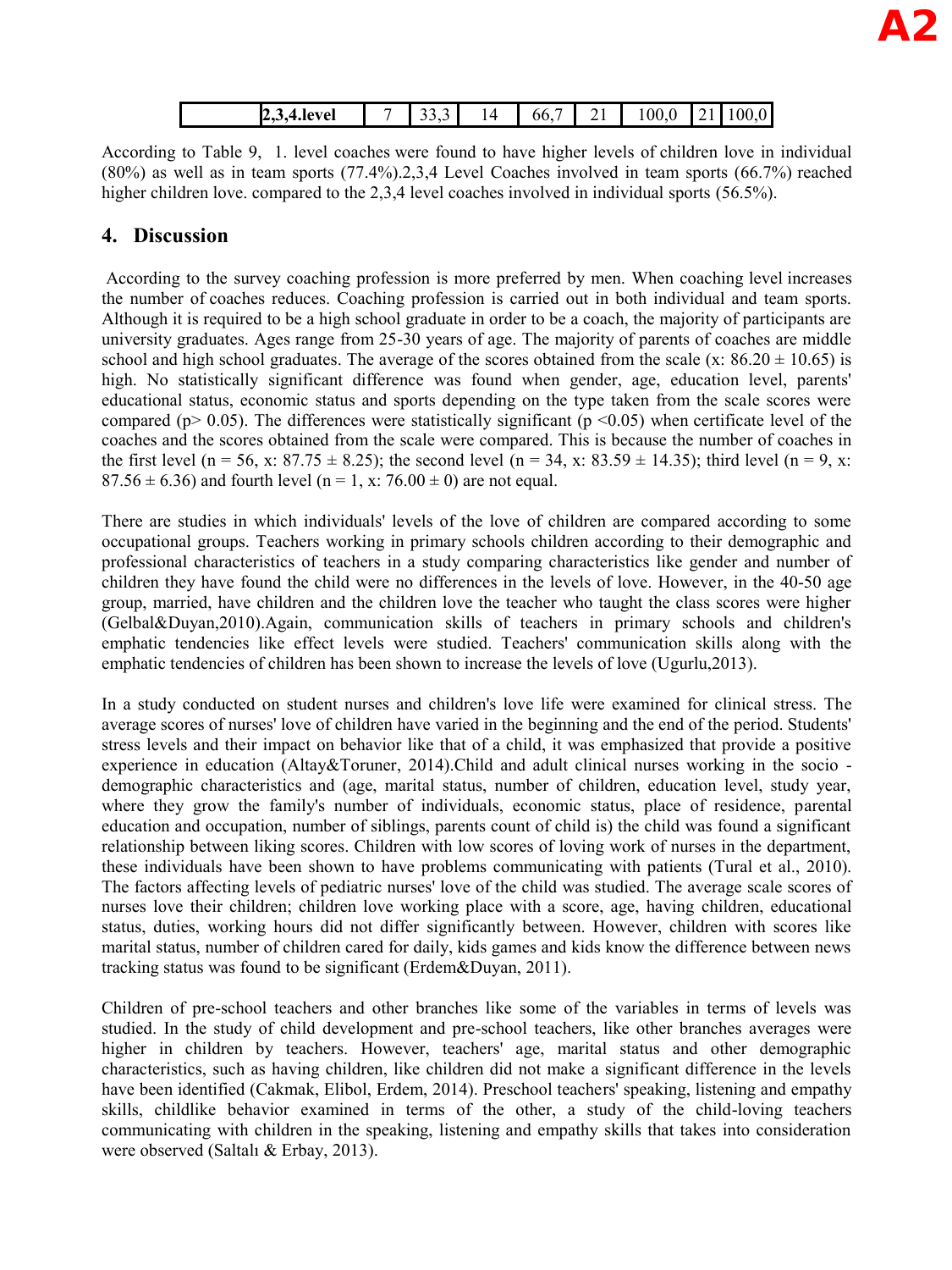Coaches' and referees' empathy conditions, were investigated for various sports branches. Individual and team sports referee and coach when viewed in terms of empathy, there is no significant difference between the scores. In terms of gender women have more empathetic approach than men. Differences between the level of empathy with what is done in the sport while sporting mandate to arbitrate Coachingcause and sports have done previously with no statistically significant differences were found between empathy (Ozturk, 2004).

In this case, Coach of the (x:86); pre-school teachers (x:85), primary school teachers (x: 84), pediatric nurses  $(x:82)$  compared the child is understood that higher levels of love (Saltal $\&$ Erbay,2013; Duyan&Gelbal,2011; Altay&Toruner,2014; Erdem&Duyan,2011).

### **5. Conclusion**

In conclusion, in this study, individual sports and team sports in the priority 1 and priority 2,3,4 stage coach of the children were found to have high levels of love. Coaches liking child, rather than the level of socio-demographic characteristics, personal development and professional qualifications can be said to determine.

### **Suggestions**

The recommendations in line with the results from this study are: Lessons about children love and behavioral strategies can be added to training programs in coaching courses. For example, Educational Psychology, Adolescent Psychology, Child Mental Health. Children love indicator is to implement of the children love and not to use affection as punishment. At the end of coaching training, an internship of communication and interaction with the children can be provided as a Graduation Project. The attribute liking children" should be sought for professional qualifications of Coaching. For this purpose, in the purchase of sports clubs coach, as a precondition to contractual clauses can be placed.

# **References**

- A.E.Y. (Coach Education Regulation), Official Journal Date: 16.08.2002 Official Journal Number: 24848 http://www.mevzuat.gov.tr/Metin.Aspx?mevzuatkod = 7.5.4152 & sourcexmlsearch = Entrance to the% C3% B6 & mevzuatilis ki = 0 23/07/2014
- Altay,N., Törüner, E.K. (2014). Determination of Student Nurses' Clinical Status of Stress Living and Loving Children. Dokuz Eylul University School of Nursing e-Journal, 7 (3), 166.
- Barnett, M.A., Sinsini, CS (1990).The initial validation of a scale liking of children. Journal of Personality Assessment, 55 (1-2), 161-167. Doi: 10.1207 / s15327752jpa5501 & 2\_15
- Çakmak, A., Elibol,F., Erdem,Y. (2014). Analysis of Some Factors Related to Pre-School Term Teachers Affecting the Status of Liking Children. International Journal Social Science& Education, 4 (2), 354.
- Duyan,V., Gelbal,S.(2008). Adaptation of Barnett Children Dislikes Scale to
- Turkish .Education and Science, Education and Science, 33 (148), 41.
- Erdem, Y., Duyan, V. (2011). Examining the factors affecting the level of child liking of pediatric nurses. Turkish Journal of Medical Sciences, 41 (2), 296.
- Ergun, M., Özdaş, A. (1997). Teaching Principles and Methods. Kaya Printing, Istanbul, 3.
- Gelbal,S., Duyan,V.(2010). The examination of the variables that influence the situation of primary school teachers like children.Hacettepe University Faculty of Education Journal, (38), 127-137.